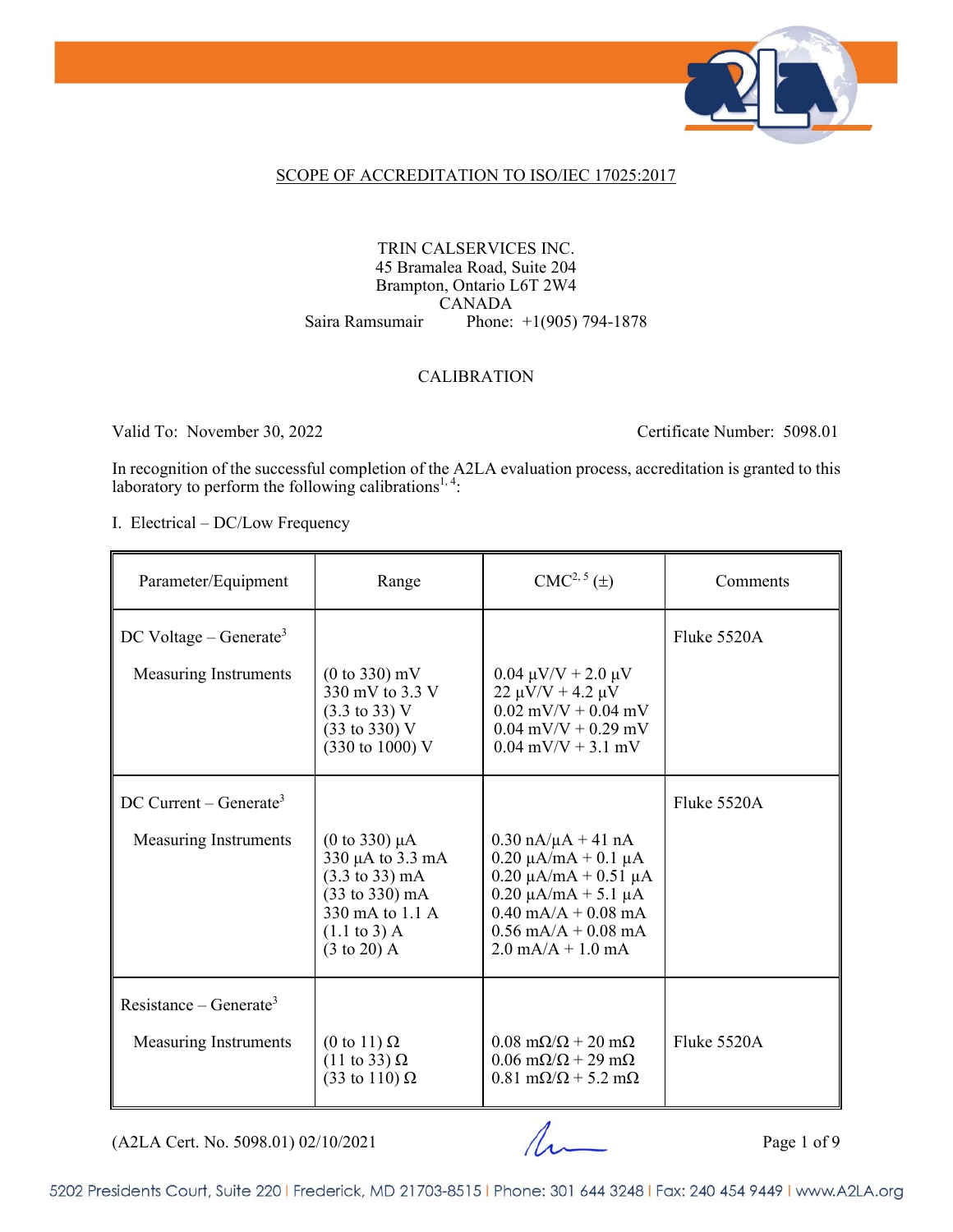| Parameter/Equipment                                                         | Range                                                                                                                                                                                                                                                                                                                                                                                                                                                                                                                                                        | $CMC2, 5(\pm)$                                                                                                                                                                                                                                                                                                                                                                                                                                                                                                                                                                                                                                                                                                   | Comments    |
|-----------------------------------------------------------------------------|--------------------------------------------------------------------------------------------------------------------------------------------------------------------------------------------------------------------------------------------------------------------------------------------------------------------------------------------------------------------------------------------------------------------------------------------------------------------------------------------------------------------------------------------------------------|------------------------------------------------------------------------------------------------------------------------------------------------------------------------------------------------------------------------------------------------------------------------------------------------------------------------------------------------------------------------------------------------------------------------------------------------------------------------------------------------------------------------------------------------------------------------------------------------------------------------------------------------------------------------------------------------------------------|-------------|
| Resistance – Generate <sup>3</sup><br>Measuring Instruments                 | $(110 \text{ to } 330) \Omega$<br>$(0.33 \text{ to } 1.1) \text{ k}\Omega$<br>$(1.1 \text{ to } 3.3) \text{ k}\Omega$<br>$(3.3 \text{ to } 11) \text{ k}\Omega$<br>$(11 \text{ to } 33) \text{ k}\Omega$<br>$(33 \text{ to } 110) \text{ k}\Omega$<br>$(110 \text{ to } 330) \text{ kΩ}$<br>$(0.33 \text{ to } 1.1) \text{ M}\Omega$<br>$(1.1$ to 3.3) ΜΩ<br>$(3.3 \text{ to } 11) \text{ M}\Omega$<br>$(11 \text{ to } 33) \text{ M}\Omega$<br>(33 to 110) $M\Omega$<br>$(119 \text{ to } 330) \text{ M}\Omega$<br>$(0.33 \text{ to } 1.1) \text{ G}\Omega$ | $0.06 \text{ m}\Omega/\Omega + 40 \text{ m}\Omega$<br>$0.06 \Omega/k\Omega + 0.04 \Omega$<br>$0.06 \Omega/k\Omega + 0.40 \Omega$<br>$0.06 \Omega/k\Omega + 0.21 \Omega$<br>$0.06 \Omega/k\Omega + 2.0 \Omega$<br>$0.06 \Omega/k\Omega + 2.0 \Omega$<br>$0.06 \Omega/k\Omega + 20 \Omega$<br>$0.06 \text{ k}\Omega/\text{k}\Omega + 0.02 \text{ k}\Omega$<br>$0.12 \text{ k}\Omega/\text{M}\Omega + 0.30 \text{ k}\Omega$<br>$0.26 \text{ k}\Omega/\text{M}\Omega + 0.50 \text{ k}\Omega$<br>$0.50 \text{ k}\Omega/\text{M}\Omega$ + 4.9 k $\Omega$<br>$1.0 \text{ k}\Omega/\text{M}\Omega$ + 6.0 k $\Omega$<br>$6.0 \text{ k}\Omega/\text{M}\Omega + 0.20 \text{ M}\Omega$<br>$30 k\Omega/M\Omega + 1.0 M\Omega$ | Fluke 5520A |
| Electrical Simulation of<br>Thermocouple Indicating<br>Systems <sup>3</sup> |                                                                                                                                                                                                                                                                                                                                                                                                                                                                                                                                                              |                                                                                                                                                                                                                                                                                                                                                                                                                                                                                                                                                                                                                                                                                                                  | Fluke 5520A |
| Type C                                                                      | (0 to 150) $^{\circ}$ C<br>$(150 \text{ to } 650)$ °C<br>$(650 \text{ to } 1000)$ °C<br>$(1000 \text{ to } 1800)$ °C<br>$(1800 \text{ to } 2316)$ °C                                                                                                                                                                                                                                                                                                                                                                                                         | $0.60\ ^{\circ}\mathrm{C}$<br>$0.52$ °C<br>$0.62$ °C<br>1.0 °C<br>$1.7 \text{ °C}$                                                                                                                                                                                                                                                                                                                                                                                                                                                                                                                                                                                                                               |             |
| Type E                                                                      | $(-250 \text{ to } -100)$ °C<br>$(-100 \text{ to } -25)$ °C<br>$(-25 \text{ to } 350)$ °C<br>$(350 \text{ to } 650)$ °C<br>$(650 \text{ to } 1000)$ °C                                                                                                                                                                                                                                                                                                                                                                                                       | 1.0 °C<br>$0.32$ °C<br>0.28 °C<br>$0.32$ °C<br>$0.42$ °C                                                                                                                                                                                                                                                                                                                                                                                                                                                                                                                                                                                                                                                         |             |
| Type J                                                                      | $(-210 \text{ to } -100)$ °C<br>$(-100 \text{ to } -30)$ °C<br>$(-30 \text{ to } 150)$ °C<br>$(150 \text{ to } 760)$ °C<br>(760 to 1200) °C                                                                                                                                                                                                                                                                                                                                                                                                                  | $0.54$ °C<br>$0.32$ °C<br>0.28 °C<br>$0.34$ °C<br>$0.46$ °C                                                                                                                                                                                                                                                                                                                                                                                                                                                                                                                                                                                                                                                      |             |
| Type K                                                                      | $(-200 \text{ to } -100)$ °C<br>$(-100 \text{ to } -25)$ °C<br>$(-25 \text{ to } 120)$ °C<br>$(120 \text{ to } 1000)$ °C<br>$(1000 \text{ to } 1372)$ °C                                                                                                                                                                                                                                                                                                                                                                                                     | $0.66\,^{\circ}\mathrm{C}$<br>$0.36$ °C<br>$0.32$ °C<br>$0.52$ °C<br>0.80 °C                                                                                                                                                                                                                                                                                                                                                                                                                                                                                                                                                                                                                                     |             |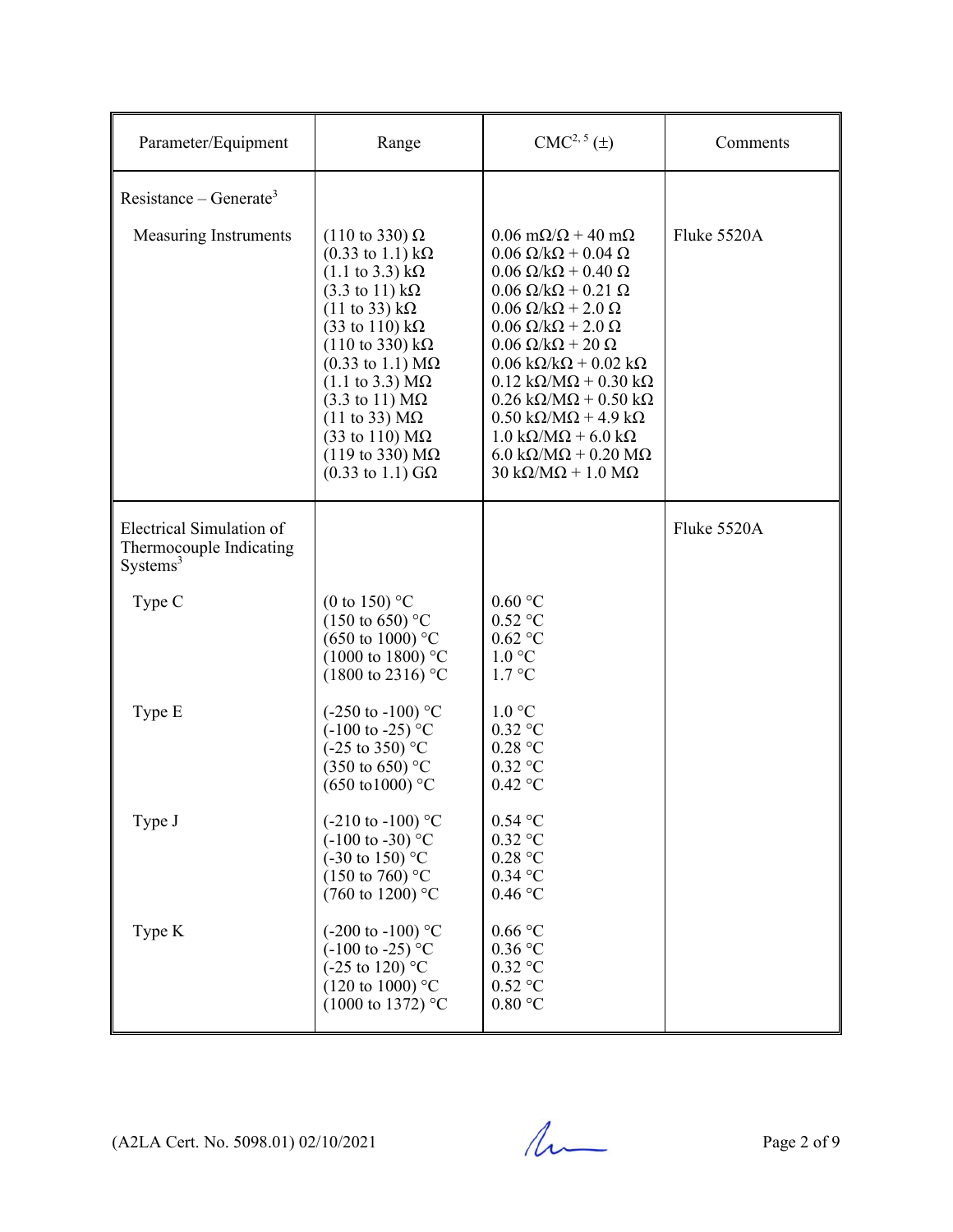| Parameter/Equipment                                                                           | Range                                                                                                                                                                                                      | $CMC2(\pm)$                                                                                                     | Comments    |
|-----------------------------------------------------------------------------------------------|------------------------------------------------------------------------------------------------------------------------------------------------------------------------------------------------------------|-----------------------------------------------------------------------------------------------------------------|-------------|
| Electrical Simulation of<br>Thermocouple<br>Indicating $\tilde{S}$ ystems <sup>3</sup> (cont) |                                                                                                                                                                                                            |                                                                                                                 |             |
| Type N                                                                                        | $(-200 \text{ to } -100)$ °C<br>$(-100 \text{ to } -25)$ °C<br>$(-25 \text{ to } 120)$ °C<br>$(120 \text{ to } 410)$ °C<br>$(410 \text{ to } 1300)$ °C                                                     | $0.82$ °C<br>$0.44$ °C<br>0.38 °C<br>$0.36\,^{\circ}\mathrm{C}$<br>$0.54$ °C                                    | Fluke 5520A |
| Type R                                                                                        | (0 to 250) $^{\circ}$ C<br>$(250 \text{ to } 400)$ °C<br>$(400 \text{ to } 1000)$ °C<br>(1000 to 1767) °C                                                                                                  | $1.2 \text{ °C}$<br>$0.71$ °C<br>$0.67$ °C<br>$0.80$ °C                                                         |             |
| Type S                                                                                        | (0 to 250) $^{\circ}$ C<br>$(250 \text{ to } 1000)$ °C<br>$(1000 \text{ to } 1400)$ °C<br>$(1400 \text{ to } 1767)$ °C                                                                                     | $0.96$ °C<br>$0.73$ °C<br>$0.75$ °C<br>$0.93$ °C                                                                |             |
| Type T                                                                                        | $(-250 \text{ to } -150)$ °C<br>$(-150 \text{ to } 0)$ °C<br>(0 to 120) $^{\circ}$ C<br>$(120 \text{ to } 400)$ °C                                                                                         | $1.3 \text{ °C}$<br>0.48 °C<br>$0.32$ °C<br>$0.28$ °C                                                           |             |
| Electrical Simulation of<br>RTD Indicators and<br>Indicating Systems <sup>3</sup> –           |                                                                                                                                                                                                            |                                                                                                                 |             |
| Pt 385, 100 $\Omega$                                                                          | $(-200 \text{ to } -80)$ °C<br>$(-80 \text{ to } 0)$ °C<br>(0 to 100) $^{\circ}$ C<br>$(100 \text{ to } 300)$ °C<br>$(300 \text{ to } 400)$ °C<br>$(400 \text{ to } 630)$ °C<br>$(630 \text{ to } 800)$ °C | $0.05$ °C<br>$0.05$ °C<br>$0.07\,^{\circ}\mathrm{C}$<br>$0.09$ °C<br>$0.10\text{ °C}$<br>$0.12$ °C<br>$0.23$ °C | Fluke 5520A |

 $(A2LA$  Cert. No. 5098.01) 02/10/2021 Page 3 of 9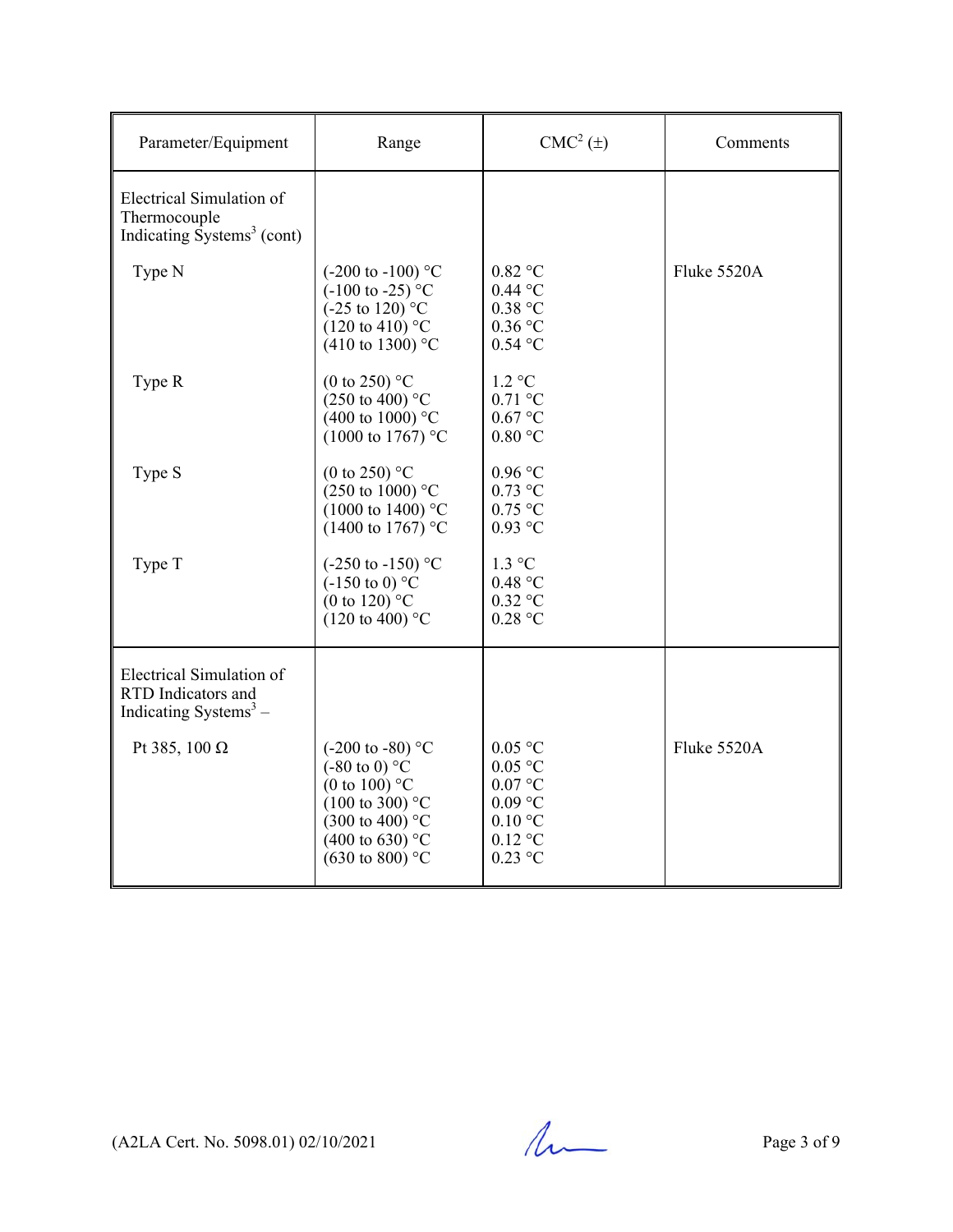| Parameter/Range                                                                                                                                                                                                                                  | Frequency                                                                 | $CMC2, 5(\pm)$                                                                                                                                                   | Comments    |
|--------------------------------------------------------------------------------------------------------------------------------------------------------------------------------------------------------------------------------------------------|---------------------------------------------------------------------------|------------------------------------------------------------------------------------------------------------------------------------------------------------------|-------------|
| $AC$ Voltage – Generate <sup>3</sup>                                                                                                                                                                                                             |                                                                           |                                                                                                                                                                  |             |
| <b>Measuring Instruments</b>                                                                                                                                                                                                                     |                                                                           |                                                                                                                                                                  |             |
| $(3 \text{ to } 33)$ mV                                                                                                                                                                                                                          | 10 Hz to 1 kHz<br>(1 to 10) kHz<br>$(10 to 50)$ kHz                       | $0.34 \mu V/mV$<br>$0.81 \mu V/mV$<br>$2.4 \mu V/mV$                                                                                                             | Fluke 5520A |
| $(33 \text{ to } 330) \text{ mV}$                                                                                                                                                                                                                | 10 Hz to 1 kHz<br>(1 to 10) kHz<br>$(10 to 50)$ kHz                       | $0.34 \mu V/mV$<br>$0.37 \mu V/mV$<br>$0.75 \ \mu V/mV$                                                                                                          |             |
| $(0.33 \text{ to } 3.3) \text{ V}$                                                                                                                                                                                                               | 10 Hz to 1 kHz<br>(1 to 10) kHz<br>$(10 to 50)$ kHz                       | $0.34$ mV/V<br>$0.42$ mV/V<br>$0.63$ mV/V                                                                                                                        |             |
| $(3.3 \text{ to } 33) \text{ V}$                                                                                                                                                                                                                 | 10 Hz to 1 kHz<br>(1 to 10) kHz<br>$(10 \text{ to } 50)$ kHz              | $1.0$ mV/V<br>$0.34$ mV/V<br>$0.74$ mV/V                                                                                                                         |             |
| $(33 \text{ to } 330) \text{ V}$                                                                                                                                                                                                                 | 10 Hz to 1 kHz<br>(1 to 10) kHz<br>$(10 \text{ to } 50)$ kHz              | $0.39$ mV/V<br>$0.54$ mV/V<br>$0.65$ mV/V                                                                                                                        |             |
| (330 to 1020) V                                                                                                                                                                                                                                  | 10 Hz to 1 kHz<br>(1 to 10) kHz                                           | $0.52$ mV/V<br>$0.62$ mV/V                                                                                                                                       |             |
| $AC$ Current <sup>3</sup> – Generate                                                                                                                                                                                                             |                                                                           |                                                                                                                                                                  |             |
| Measuring Instruments                                                                                                                                                                                                                            |                                                                           |                                                                                                                                                                  |             |
| $(0.33 \text{ to } 1) \text{ A}$<br>$(1 to 3)$ A                                                                                                                                                                                                 | 10 Hz to 10 kHz<br>10 Hz to 10 kHz                                        | $1.2 \text{ mA/A}$<br>$1.2 \text{ mA/A}$                                                                                                                         | Fluke 5520A |
| Capacitance – Generate <sup>3</sup>                                                                                                                                                                                                              |                                                                           |                                                                                                                                                                  |             |
| <b>Measuring Instruments</b>                                                                                                                                                                                                                     |                                                                           |                                                                                                                                                                  |             |
| $(0.19 \text{ to } 0.4) \text{ nF}$<br>$(0.4 \text{ to } 1.1) \text{ nF}$<br>$(1.1 \text{ to } 3.3) \text{ nF}$<br>$(3.3 \text{ to } 11) \text{ nF}$<br>(11 to 33) nF<br>$(33 \text{ to } 110) \text{ nF}$<br>$(110 \text{ to } 330) \text{ nF}$ | $1$ kHz<br>$1$ kHz<br>$1$ kHz<br>$1$ kHz<br>$1$ kHz<br>$1$ kHz<br>$1$ kHz | $10 pF/nF + 20 pF$<br>$10 pF/nF + 20 pF$<br>$10 pF/nF + 20 pF$<br>5.0 $pF/nF + 20 pF$<br>5.0 pF/nF + $0.20$ nF<br>5.0 pF/nF + $0.20$ nF<br>5.0 pF/nF + $0.60$ nF | Fluke 5520A |

 $(A2LA$  Cert. No. 5098.01) 02/10/2021 Page 4 of 9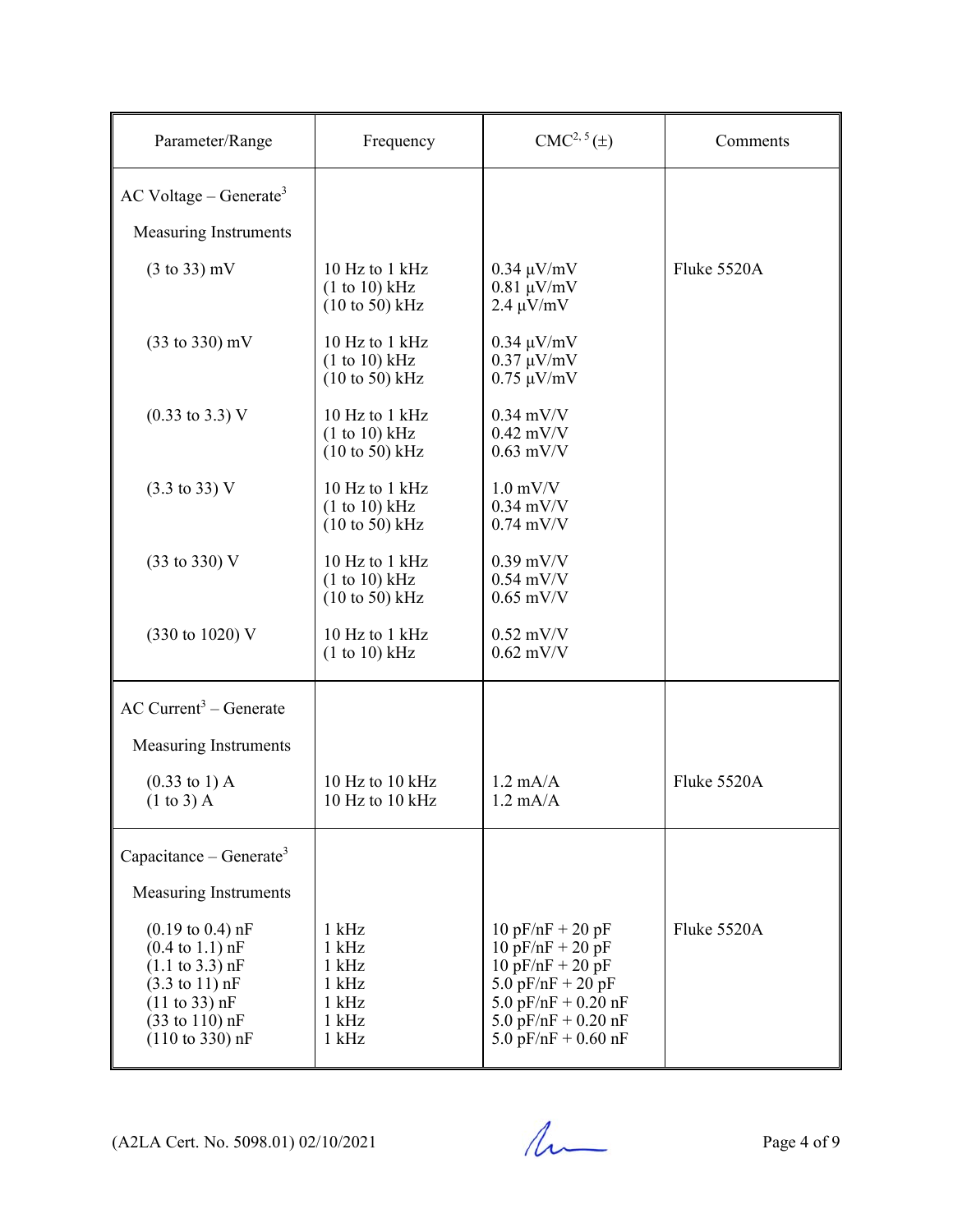| Parameter/Range                                                                                                                                                                                                                                                                                                                                                                 | Frequency                                                                                                                 | $CMC2, 5(\pm)$                                                                                                                                                                                                                                                                                                                                                    | Comments        |
|---------------------------------------------------------------------------------------------------------------------------------------------------------------------------------------------------------------------------------------------------------------------------------------------------------------------------------------------------------------------------------|---------------------------------------------------------------------------------------------------------------------------|-------------------------------------------------------------------------------------------------------------------------------------------------------------------------------------------------------------------------------------------------------------------------------------------------------------------------------------------------------------------|-----------------|
| Capacitance – Generate <sup>3</sup><br>(cont)                                                                                                                                                                                                                                                                                                                                   |                                                                                                                           |                                                                                                                                                                                                                                                                                                                                                                   |                 |
| <b>Measuring Instruments</b>                                                                                                                                                                                                                                                                                                                                                    |                                                                                                                           |                                                                                                                                                                                                                                                                                                                                                                   |                 |
| $(0.33 \text{ to } 1.1) \mu F$<br>$(1.1 \text{ to } 3.3) \mu F$<br>$(3.3 \text{ to } 11) \mu F$<br>$(11 \text{ to } 33) \mu F$<br>$(33 \text{ to } 110) \,\mu\text{F}$<br>$(110 \text{ to } 330) \mu F$<br>$(0.33 \text{ to } 1.1) \text{ mF}$<br>$(1.1 \text{ to } 3.3) \text{ mF}$<br>$(3.3 \text{ to } 11) \text{ mF}$<br>(11 to 33) mF<br>$(33 \text{ to } 110) \text{ mF}$ | $100$ Hz<br>$100$ Hz<br>100 Hz<br>100 Hz<br>50 Hz, 100 Hz<br>50 Hz<br>50 Hz<br>50 Hz<br>50 Hz<br>50 Hz<br>50 Hz           | $5.0 \text{ nF}/\mu\text{F} + 2.0 \text{ nF}$<br>$5.0 \text{ nF}/\mu\text{F} + 6.0 \text{ nF}$<br>$5.0$ nF/ $\mu$ F + 20 nF<br>$8.0 \text{ nF}/\mu\text{F} + 60 \text{ nF}$<br>9.0 $nF/\mu F + 0.2 \mu F$<br>9.0 $nF/\mu F + 0.6 \mu F$<br>9.0 μF/mF + 2.1 μF<br>9.0 μF/mF + 6.0 μF<br>9.0 μF/mF + 20 μF<br>$15 \mu$ F/mF + 60 $\mu$ F<br>$22 \mu$ F/mF + 0.20 mF | Fluke 5520A     |
| AC Voltage - Measure                                                                                                                                                                                                                                                                                                                                                            |                                                                                                                           |                                                                                                                                                                                                                                                                                                                                                                   |                 |
| Generating Instruments                                                                                                                                                                                                                                                                                                                                                          |                                                                                                                           |                                                                                                                                                                                                                                                                                                                                                                   |                 |
| $(0.1 \text{ to } 1) \text{ V}$                                                                                                                                                                                                                                                                                                                                                 | 10 Hz to 20 kHz<br>$(20 \text{ to } 50)$ kHz<br>$(50 \text{ to } 100) \text{ kHz}$<br>$(100 \text{ to } 300) \text{ kHz}$ | $2.1$ mV/V + 0.3 mV<br>$1.7$ mV/V + 0.5 mV<br>$2.7$ mV/V + 0.8 mV<br>$13 \text{ mV/V} + 5.0 \text{ mV}$                                                                                                                                                                                                                                                           | Keysight 34465A |
| (1 to 10) V                                                                                                                                                                                                                                                                                                                                                                     | 10 Hz to 20 kHz<br>$(20 \text{ to } 50)$ kHz<br>$(50 \text{ to } 100) \text{ kHz}$<br>$(100 \text{ to } 300) \text{ kHz}$ | $2.1 \text{ mV/V} + 3.0 \text{ mV}$<br>$2.4$ mV/V + 5.0 mV<br>$3.0$ mV/V + $8.0$ mV<br>$13$ mV/V + 50 mV                                                                                                                                                                                                                                                          |                 |
| $(10 \text{ to } 100)$ V                                                                                                                                                                                                                                                                                                                                                        | 45 Hz to 20 kHz<br>$(20 \text{ to } 50)$ kHz<br>(50 to 100) kHz                                                           | $1.3$ mV/V + 30 mV<br>$7.8$ mV/V + 50 mV<br>$3.2$ mV/V + 80 mV                                                                                                                                                                                                                                                                                                    |                 |
| $(100 \text{ to } 750) \text{ V}$                                                                                                                                                                                                                                                                                                                                               | 45 Hz to 20 kHz<br>$(20 \text{ to } 50)$ kHz<br>(50 to 100) kHz                                                           | $1.3$ mV/V + 0.23 V<br>$1.8$ mV/V + 0.38 V<br>$2.8$ mV/V + 0.60 V                                                                                                                                                                                                                                                                                                 |                 |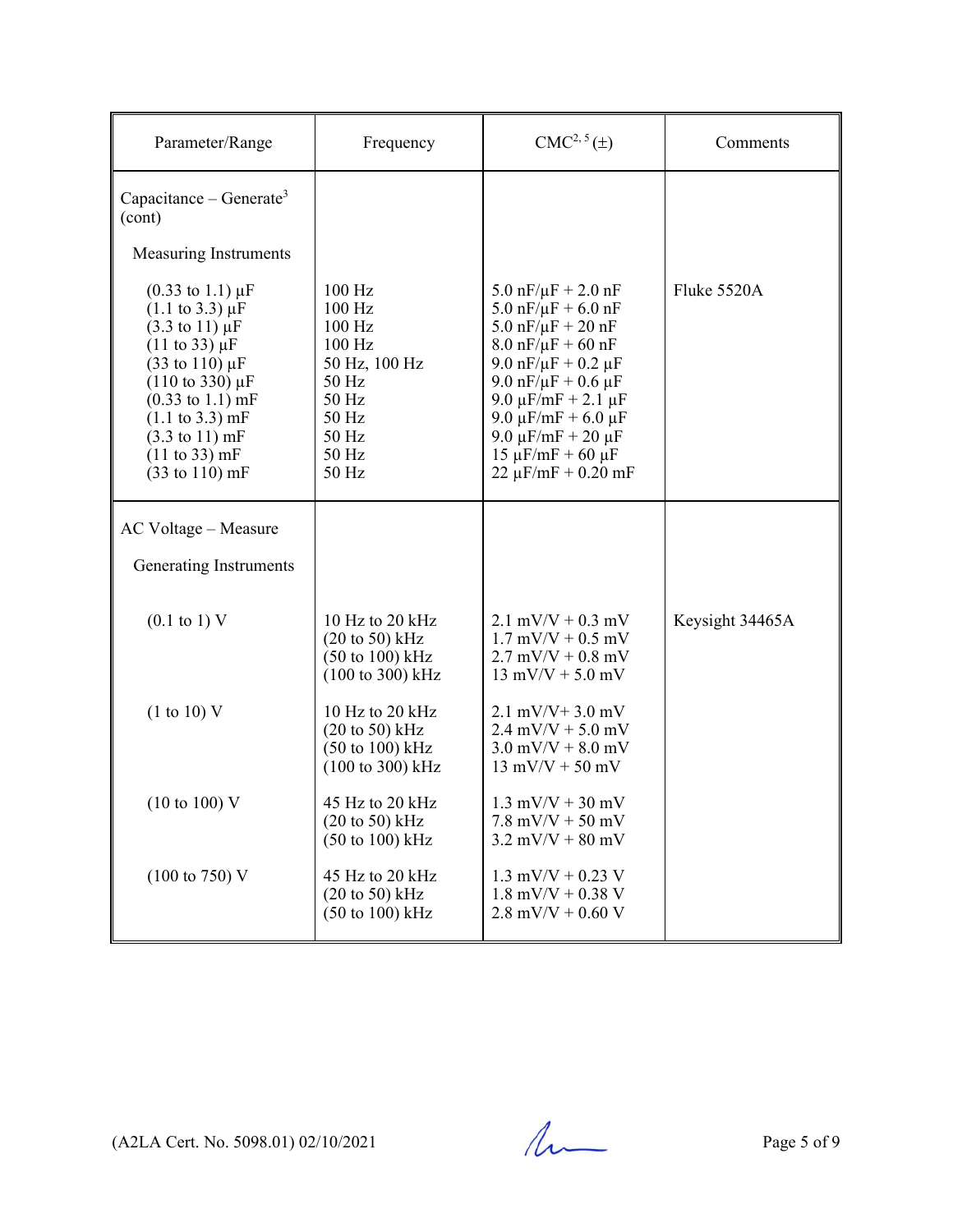| Parameter/Range                   | Frequency                                                              | CMC <sup>2, 5</sup> (±)                                                                                          | Comments        |
|-----------------------------------|------------------------------------------------------------------------|------------------------------------------------------------------------------------------------------------------|-----------------|
| AC Current - Measure              |                                                                        |                                                                                                                  |                 |
| Generating Instruments            |                                                                        |                                                                                                                  |                 |
| $(0.1 \text{ to } 1) \text{ mA}$  | $10$ Hz to $1$ kHz<br>(1 to 5) kHz<br>$(5 \text{ to } 10) \text{ kHz}$ | $3.0 \mu A/mA + 0.4 \mu A$<br>$3.3 \mu A/mA + 0.4 \mu A$<br>$5.0 \mu A/mA + 0.4 \mu A$                           | Keysight 34465A |
| $(1 to 10)$ mA                    | 10 Hz to 1 kHz<br>(1 to 5) kHz<br>$(5 \text{ to } 10) \text{ kHz}$     | $3.1 \mu A/mA + 0.4 \mu A$<br>$3.3 \mu A/mA + 0.4 \mu A$<br>$5.0 \mu A/mA + 0.4 \mu A$                           |                 |
| $(10 \text{ to } 100) \text{ mA}$ | 10 Hz to $1$ kHz<br>(1 to 5) kHz<br>$(5 \text{ to } 10) \text{ kHz}$   | $3.1 \mu A/mA + 0.4 \mu A$<br>$3.3 \mu A/mA + 0.4 \mu A$<br>$5.0 \mu A/mA + 0.4 \mu A$                           |                 |
| $(0.1 \text{ to } 1) \text{ A}$   | 10 Hz to 1 kHz<br>(1 to 5) kHz<br>$(5 \text{ to } 10) \text{ kHz}$     | $3.2 \text{ mA/A} + 0.4 \text{ mA}$<br>$3.3 \text{ mA/A} + 0.4 \text{ mA}$<br>$13 \text{ mA/A} + 0.4 \text{ mA}$ |                 |
| $(0.1 \text{ to } 3)$ A           | 45 Hz to 1 kHz<br>(1 to 10) kHz                                        | $3.9 \text{ mA/A} + 0.4 \text{ mA}$<br>$8.7 \text{ mA/A} + 0.4 \text{ mA}$                                       |                 |
| $(3 \text{ to } 10)$ A            | 45 Hz to 1 kHz                                                         | $4.6 \text{ mA/A} + 0.4 \text{ mA}$                                                                              |                 |

| Parameter/Equipment                                           | Range                                                                                                                                                             | $CMC2, 5(\pm)$                                                                                                                                                                                                           | Comments        |
|---------------------------------------------------------------|-------------------------------------------------------------------------------------------------------------------------------------------------------------------|--------------------------------------------------------------------------------------------------------------------------------------------------------------------------------------------------------------------------|-----------------|
| $DC$ Voltage – Measure <sup>3</sup><br>Generating Instruments | $(0 \text{ to } 100) \text{ mV}$<br>$(0.1 \text{ to } 1)$ V<br>(1 to 10) V<br>$(10 \text{ to } 100)$ V<br>$(100 \text{ to } 1000) \text{ V}$                      | $0.05 \mu V/mV + 3.5 \mu V$<br>$36 \mu V/V + 4.2 \mu V$<br>$0.09$ mV/V + 0.04 mV<br>$0.04$ mV/V + 0.61 mV<br>$0.04$ mV/V + 6.1 mV                                                                                        | Keysight 34465A |
| DC Current-Measure <sup>3</sup> –                             |                                                                                                                                                                   |                                                                                                                                                                                                                          |                 |
| Generating Instruments                                        | (0 to 100) $\mu$ A<br>$(0.1 \text{ to } 1) \text{ mA}$<br>$(1 to 10)$ mA<br>$(10 to 100)$ mA<br>$(0.1 \text{ to } 1)$ A<br>$(1 to 3)$ A<br>$(3 \text{ to } 10)$ A | $0.52 \text{ nA}/\mu\text{A} + 1 \text{ nA}$<br>69 μA/mA + 0.08 μA<br>$0.50 \mu A/mA + 2.0 \mu A$<br>$0.51 \mu A/mA + 5 \mu A$<br>$0.81$ mA/A + $0.10$ mA<br>$2.0$ mA/A + 0.60 mA<br>$1.3 \text{ mA/A} + 1.0 \text{ mA}$ | Keysight 34465A |

 $(A2LA$  Cert. No. 5098.01) 02/10/2021 Page 6 of 9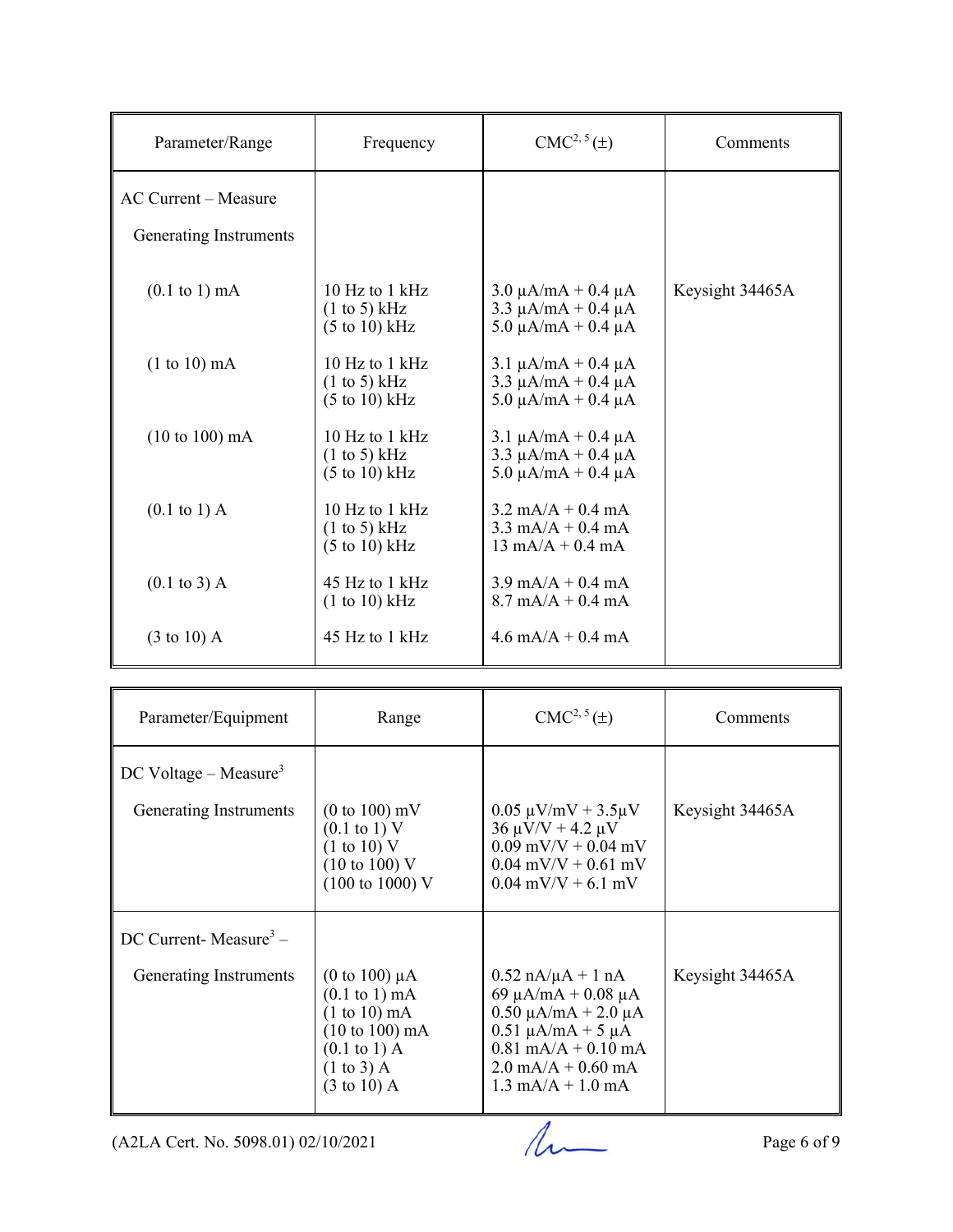| Parameter/Equipment                   | Range                                                                                                                                                                                                                                            | $CMC2, 5(\pm)$                                                                                                                                                                                                                                                                                           | Comments        |
|---------------------------------------|--------------------------------------------------------------------------------------------------------------------------------------------------------------------------------------------------------------------------------------------------|----------------------------------------------------------------------------------------------------------------------------------------------------------------------------------------------------------------------------------------------------------------------------------------------------------|-----------------|
| Four-Wire Resistance -<br>Measure $3$ |                                                                                                                                                                                                                                                  |                                                                                                                                                                                                                                                                                                          |                 |
| Generating Instruments                | (0 to 100) $\Omega$<br>$(0.1 \text{ to } 1) \text{ k}\Omega$<br>$(1 \text{ to } 10) \text{ k}\Omega$<br>$(10 \text{ to } 100) \text{ k}\Omega$                                                                                                   | $0.12 \text{ m}\Omega/\Omega + 4 \text{ m}\Omega$<br>$67 \text{ mA}$ /k $\Omega$ + 5.1 m $\Omega$<br>$0.02 \Omega/k\Omega + 0.50 \Omega$<br>$0.06 \Omega/k\Omega + 0.77 \Omega$                                                                                                                          | Keysight 34465A |
| Two-Wire Resistance -<br>Measure $3$  |                                                                                                                                                                                                                                                  |                                                                                                                                                                                                                                                                                                          |                 |
| Generating Instruments                | $(0 \text{ to } 1) \text{ k}\Omega$<br>$(1 \text{ to } 10) \text{ k}\Omega$<br>$(10 \text{ to } 100) \text{ k}\Omega$<br>$(0.1 \text{ to } 1) \text{ M}\Omega$<br>$(1 \text{ to } 10) \text{ M}\Omega$<br>$(10 \text{ to } 100) \text{ M}\Omega$ | $67 \text{ mA}$ /k $\Omega$ + 5.1 m $\Omega$<br>$6.7 \text{ mA/k}\Omega + 5.1 \text{ mA}$<br>$70 \text{ mA/k}\Omega + 51 \text{ mA}$<br>94 $\Omega/M\Omega$ + 5.1 $\Omega$<br>$0.35 \text{ k}\Omega/\text{M}\Omega + 0.10 \text{ k}\Omega$<br>$3.2 \text{ k}\Omega/\text{M}\Omega + 1.0 \text{ k}\Omega$ | Keysight 34465A |

#### II. Mechanical

| Parameter/Equipment                                   | Range                                                                                                                                                                                                                                                                                         | $CMC2(\pm)$                                                                                                     | Comments                                                              |
|-------------------------------------------------------|-----------------------------------------------------------------------------------------------------------------------------------------------------------------------------------------------------------------------------------------------------------------------------------------------|-----------------------------------------------------------------------------------------------------------------|-----------------------------------------------------------------------|
| Pressure Gauges <sup>3</sup> –                        |                                                                                                                                                                                                                                                                                               |                                                                                                                 |                                                                       |
| Pneumatic<br>Hydraulic                                | $(-12 \text{ to } 0)$ psig<br>$(0 to 30)$ psig<br>$(30 \text{ to } 300)$ psig<br>$(300 \text{ to } 500) \text{ psig}$<br>$(500 \text{ to } 1000) \text{ psig}$<br>$(1000 \text{ to } 2000) \text{ psig}$<br>$(2000 \text{ to } 5000) \text{ psig}$<br>$(5000 \text{ to } 10000) \text{ psig}$ | $0.01$ psig<br>$0.04$ psig<br>$0.31$ psig<br>$0.53$ psig<br>$1.1$ psig<br>$2.0$ psig<br>$5.4$ psig<br>$10$ psig | Omega digital<br>pressure gauge                                       |
| Torque Tools (Mechanical<br>and Electronic Types) $3$ | $(50 \text{ to } 500)$ lbf·ft                                                                                                                                                                                                                                                                 | $0.11 \%$ rdg                                                                                                   | <b>ASME B107.300-</b><br>2010 using AKO<br>torque measuring<br>system |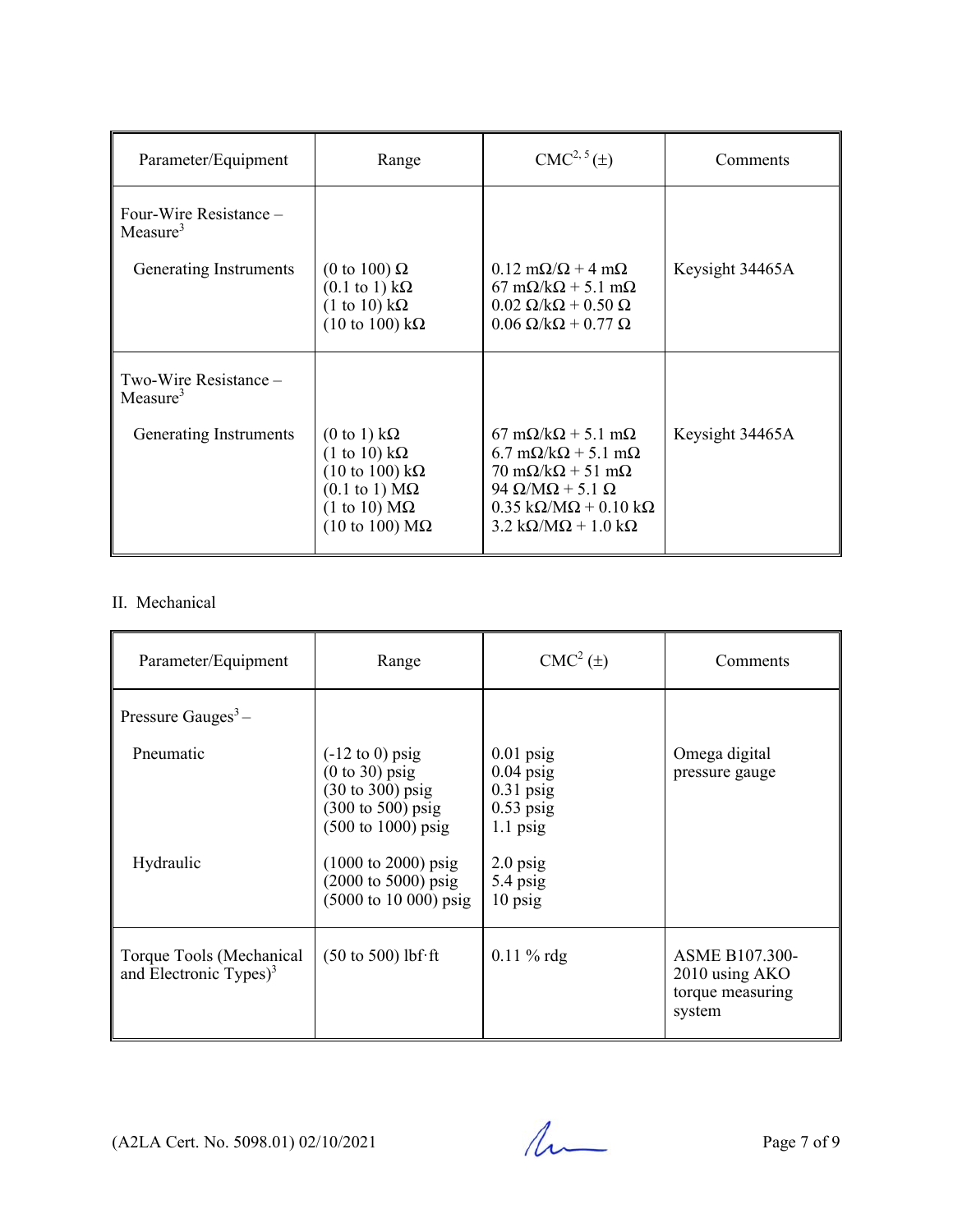| Parameter/Equipment              | Range                                                                                                                                                                                                   | $CMC2(\pm)$                                                                                                                                                                                                                                  | Comments                                               |
|----------------------------------|---------------------------------------------------------------------------------------------------------------------------------------------------------------------------------------------------------|----------------------------------------------------------------------------------------------------------------------------------------------------------------------------------------------------------------------------------------------|--------------------------------------------------------|
| Scales and Balances <sup>3</sup> | $(1 to 500)$ mg<br>1 <sub>g</sub><br>10 <sub>g</sub><br>20 g<br>50 g<br>100 g<br>200 g<br>500 g<br>$1 \text{ kg}$<br>2 kg<br>$5$ kg<br>$20 \text{ kg}$<br>$60 \text{ kg}$<br>100 kg<br>200 kg<br>325 kg | $15 \mu g$<br>$67 \mu g$<br>$77 \mu g$<br>$0.14$ mg<br>$1.1 \text{ mg}$<br>$1.6 \text{ mg}$<br>1.7 <sub>mg</sub><br>$6.0$ mg<br>$6.5 \text{ mg}$<br>$7.7 \text{ mg}$<br>1.9 <sub>g</sub><br>7.2 g<br>13 <sub>g</sub><br>21 g<br>41 g<br>65 g | Using ASTM Class 0<br>Weights, NIST Class<br>F weights |

#### III. Thermodynamics

| Parameter/Equipment                                                                                | Range                                                  | $CMC2, 6(\pm)$                              | Comments                                                            |
|----------------------------------------------------------------------------------------------------|--------------------------------------------------------|---------------------------------------------|---------------------------------------------------------------------|
| <b>Heat Treating</b><br>Furnace/Oven $-$<br>Temperature System<br>Accuracy Test (SAT) <sup>3</sup> | $(32 \text{ to } 2190)$ °F                             | 4.1 $\mathrm{P}$ F                          | AMS2750 3.4:<br>Type S thermocouple<br>and temperature<br>indicator |
| $Temperature-$<br>Measuring Equipment <sup>3</sup>                                                 | $(-80 \text{ to } 215)$ °C<br>(0 to 1200) $^{\circ}$ C | $1.2 \text{ }^{\circ}C$<br>$2.3 \text{ °C}$ | Type S Thermocouple,<br>RTD Probe and<br>Omega Readout              |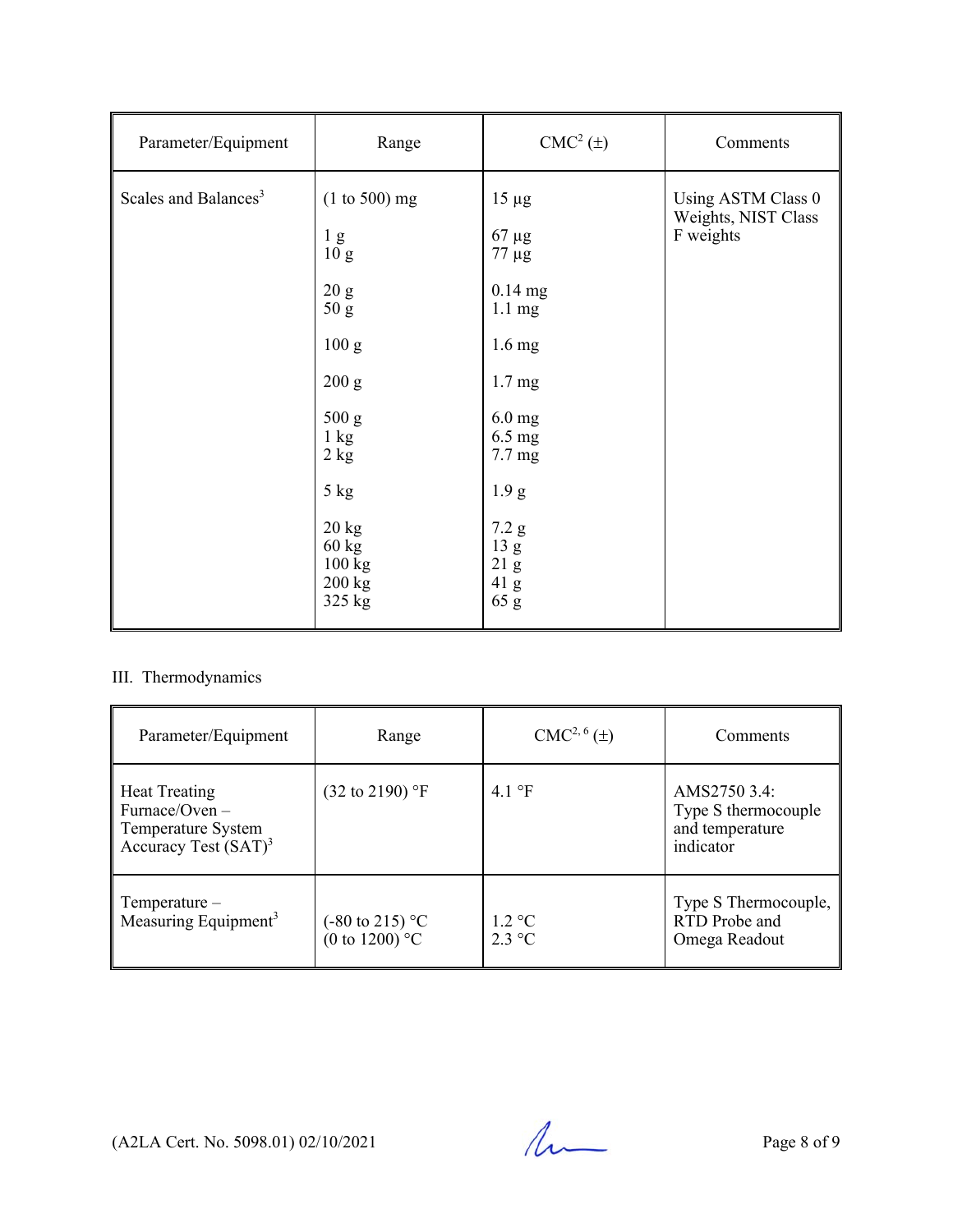#### IV. Time/Frequency

| Parameter/Equipment               | Range                                                                                                                                                           | CMC <sup>2, 5</sup> (±)                                                                                                                                                                                                              | Comments                                                                             |
|-----------------------------------|-----------------------------------------------------------------------------------------------------------------------------------------------------------------|--------------------------------------------------------------------------------------------------------------------------------------------------------------------------------------------------------------------------------------|--------------------------------------------------------------------------------------|
| Frequency – Generate <sup>3</sup> | $(1 \text{ to } 5)$ Hz<br>$(5 \text{ to } 10)$ Hz<br>(10 to 120) Hz<br>$(0.12 \text{ to } 1) \text{ kHz}$<br>(1 to 100) kHz<br>$(0.1$ to 1) MHz<br>(1 to 2) MHz | $0.02 \mu$ Hz/Hz + 12 μHz<br>$0.23 \mu$ Hz/Hz + 10 $\mu$ Hz<br>$1.7 \text{ mHz/Hz} + 2.5 \text{ mHz}$<br>5.1 mHz/kHz $+$ 0.16 Hz<br>$0.15$ Hz/kHz + 0.01 Hz<br>$0.08$ kHz/MHz + 0.97 kHz<br>$1.2 \text{ kHz/MHz} + 0.06 \text{ kHz}$ | Fluke 5520A                                                                          |
| Stopwatch <sup>3</sup>            | $(0 to 24)$ h                                                                                                                                                   | 0.35 s                                                                                                                                                                                                                               | NIST 960-12, direct<br>comparison method<br>using traceable audio<br>time signal WWV |

<sup>1</sup> This laboratory offers commercial calibration service.

- <sup>2</sup> Calibration and Measurement Capability Uncertainty (CMC) is the smallest uncertainty of measurement that a laboratory can achieve within its scope of accreditation when performing more or less routine calibrations of nearly ideal measurement standards or nearly ideal measuring equipment. CMCs represent expanded uncertainties expressed at approximately the 95 % level of confidence, usually using a coverage factor of  $k = 2$ . The actual measurement uncertainty of a specific calibration performed by the laboratory may be greater than the CMC due to the behavior of the customer's device and to influences from the circumstances of the specific calibration.
- <sup>3</sup> Field calibration service is available for this calibration. Please note the uncertainties achievable on a customer's site can normally be expected to be larger than the Calibration and Measurement Capability uncertainty (CMC) that the accredited laboratory has been assigned on the A2LA Scope. Allowance must be made for aspects such as the environment at the place of calibration and for other possible adverse effects such as those caused by transportation of the calibration equipment. The usual allowance for the uncertainty introduced by the item being calibrated, (e.g. resolution) must also be considered and this, on its own, could result in the calibration uncertainty being larger than the CMC uncertainty.
- 4 This scope meets A2LA's *P112 Flexible Scope Policy.*
- $5$  The stated measured values are determined using the indicated instrument (see Comments). This capability is suitable for the calibration of the devices intended to measure or generate the measured value in the ranges indicated. CMC's are expressed as either a specific value that covers the full range or as a percent or fraction of the reading plus a fixed floor specification.
- 6 The type of instrument or material being calibrated is defined by the parameter. This indicates the laboratory is capable of calibrating instruments that measure or generate the values in the ranges indicated for the listed measurement parameter.